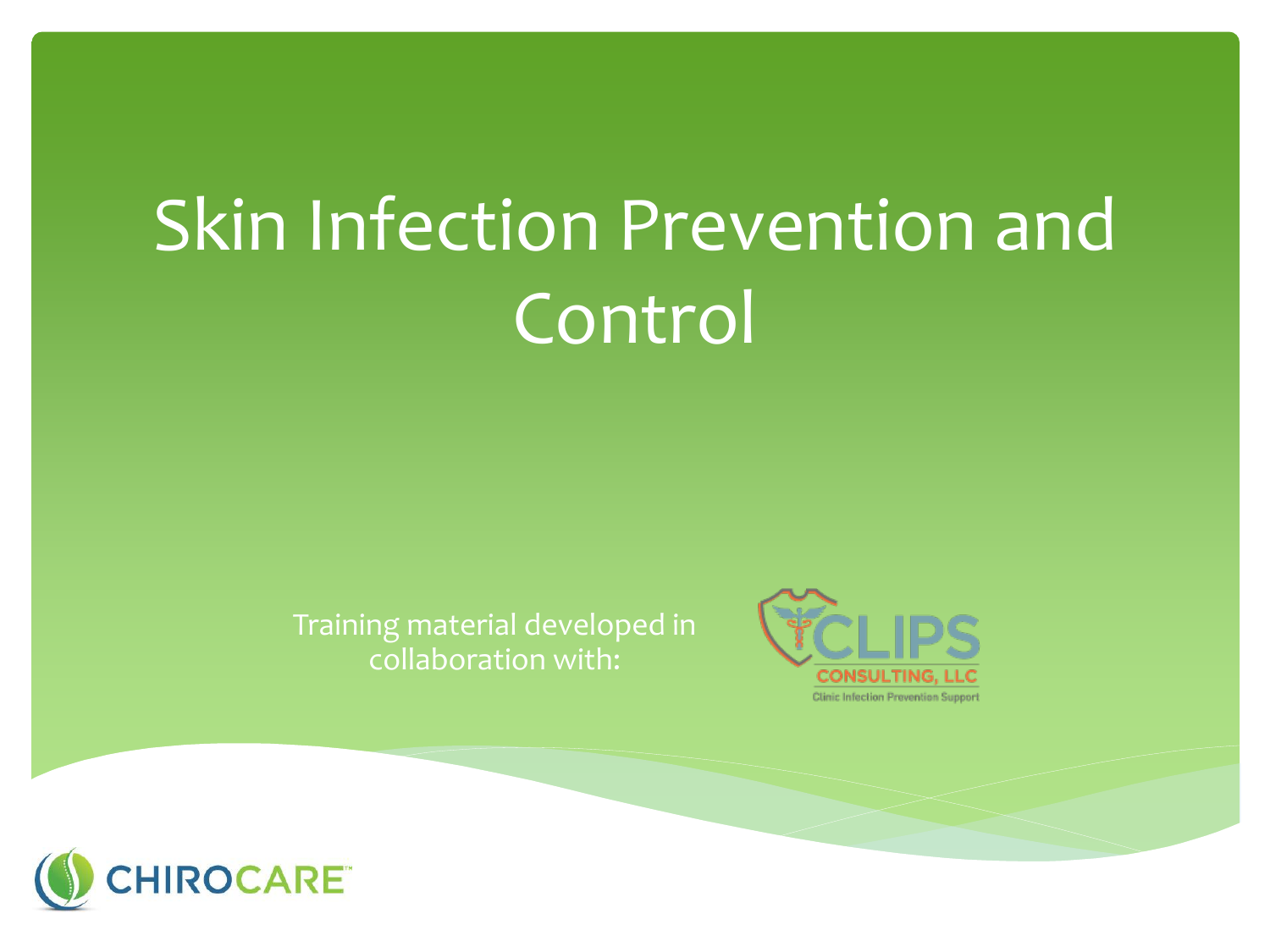## **Objectives**

 **V**• Identify risk factors for individuals who may have skin infections

❖Recognize prevention strategies for skin infections in healthcare settings

❖Identify risks and prevention strategies related to skin infections in athletes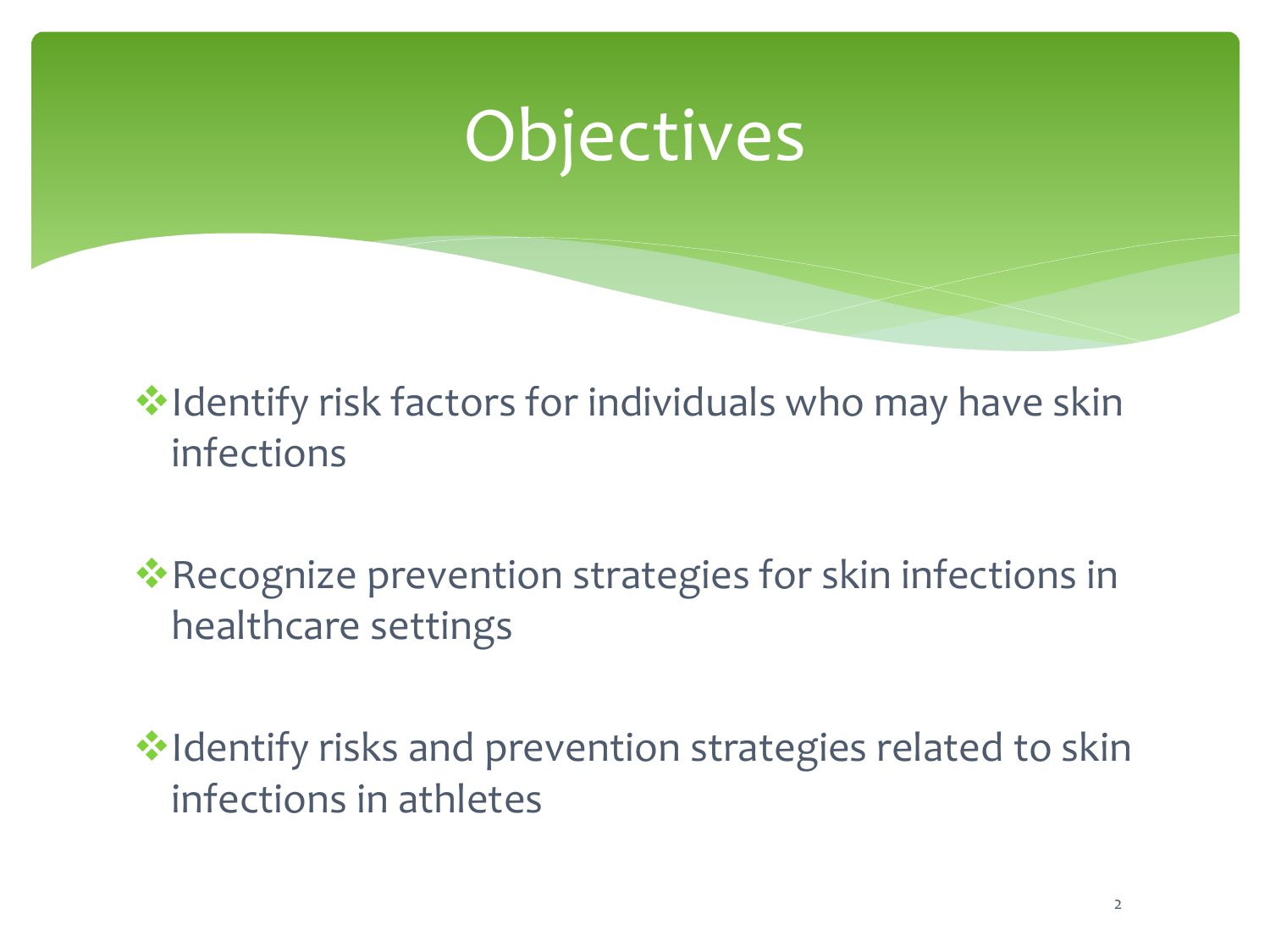## Pre-test

#### **1. True or False**

Some risk factors for MRSA infection are:

- o Contact with body fluids from others
- o Drainage and/or open sore that have MRSA present.

#### **2. True or False**

MRSA may be found on hard sports equipment, machine surfaces as well as treatment tables.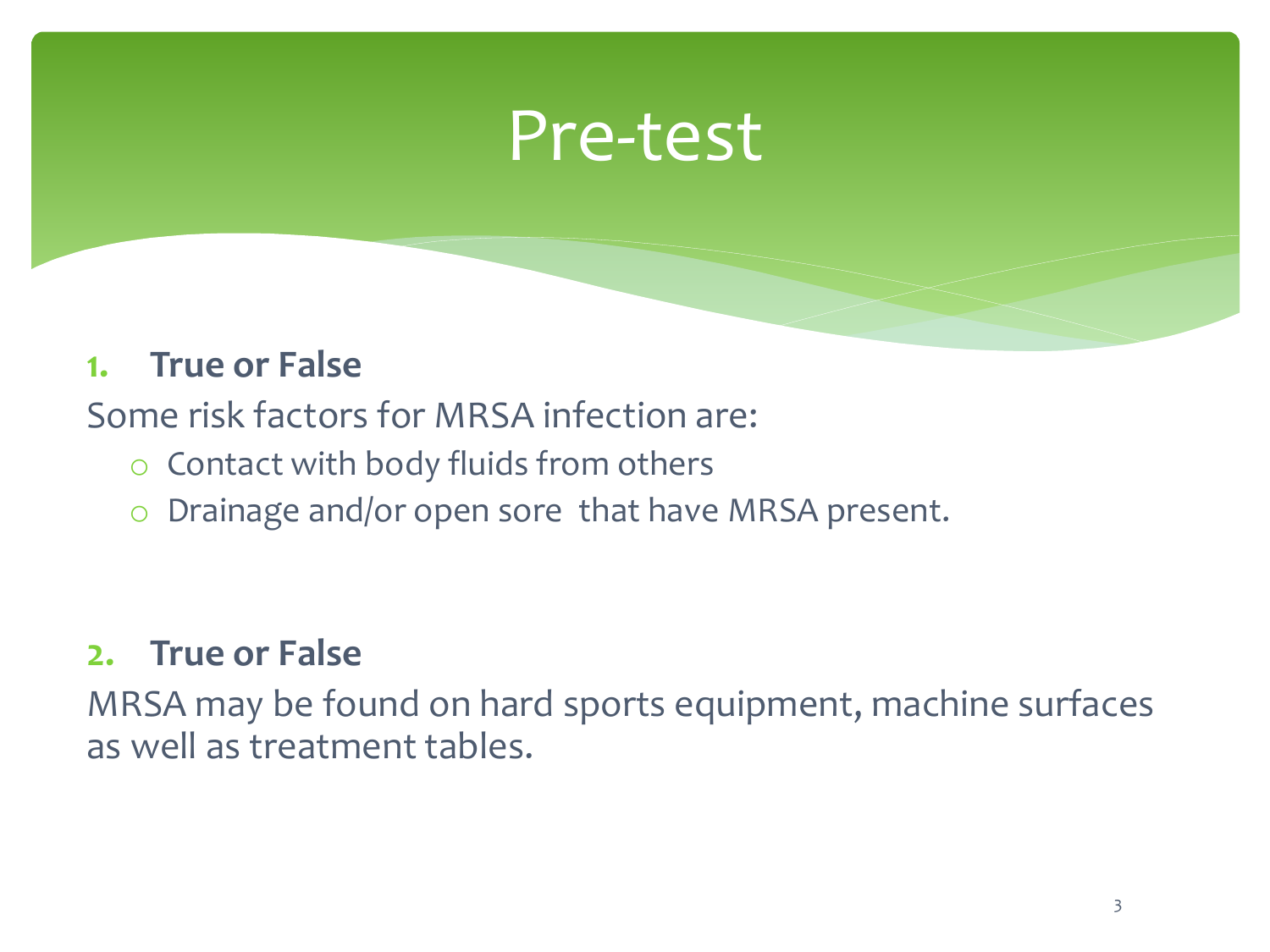### Pre-test

### **3. True or False**

Athletes who have visible open sores or drainage from a sore that can not be easily contained by a bandage should be restricted from training and contact sports participation until areas are healing and drainage can be controlled.

### **4. True or False**

EPA approved disinfectants used according to manufacturer recommendations are effective against MRSA.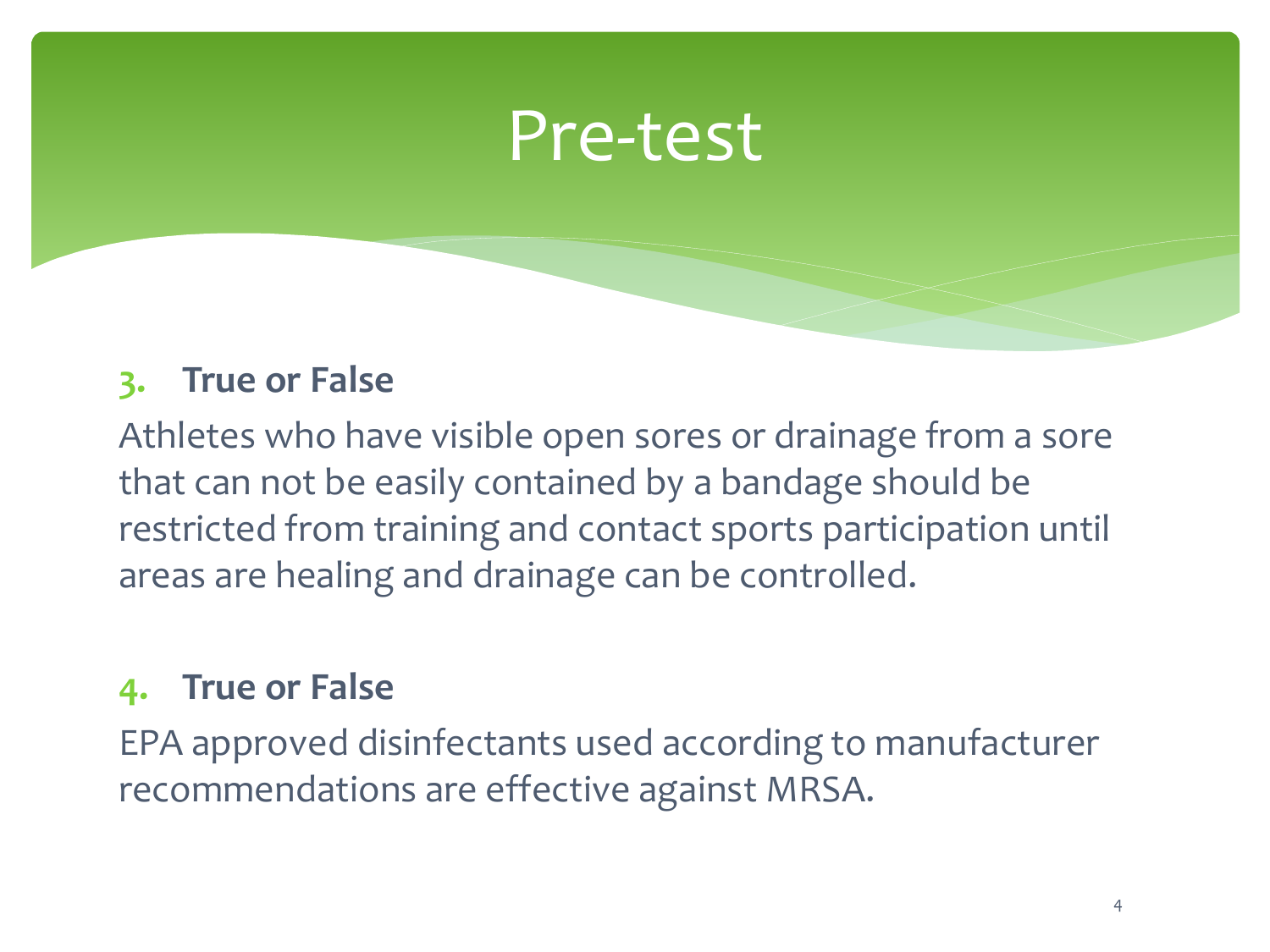## Pre-test

- 5. Prevention strategies against multi-drug resistant organisms like MRSA include: (select all that apply)
	- a) Hand hygiene before and after patient care
	- b) Disinfection of surfaces & equipment used during the care
	- c) Cleaning only the items in the room if they look soiled between use
- 6. CDC says antibiotic use: (select all that apply)
	- a) Up to half of antibiotics used in humans and much of antibiotic use in animals is unnecessary and inappropriate and makes everyone less safe.
	- b) Antibiotics are essential in the treatment of all infections
	- c) Antibiotics should be avoided except for extreme infections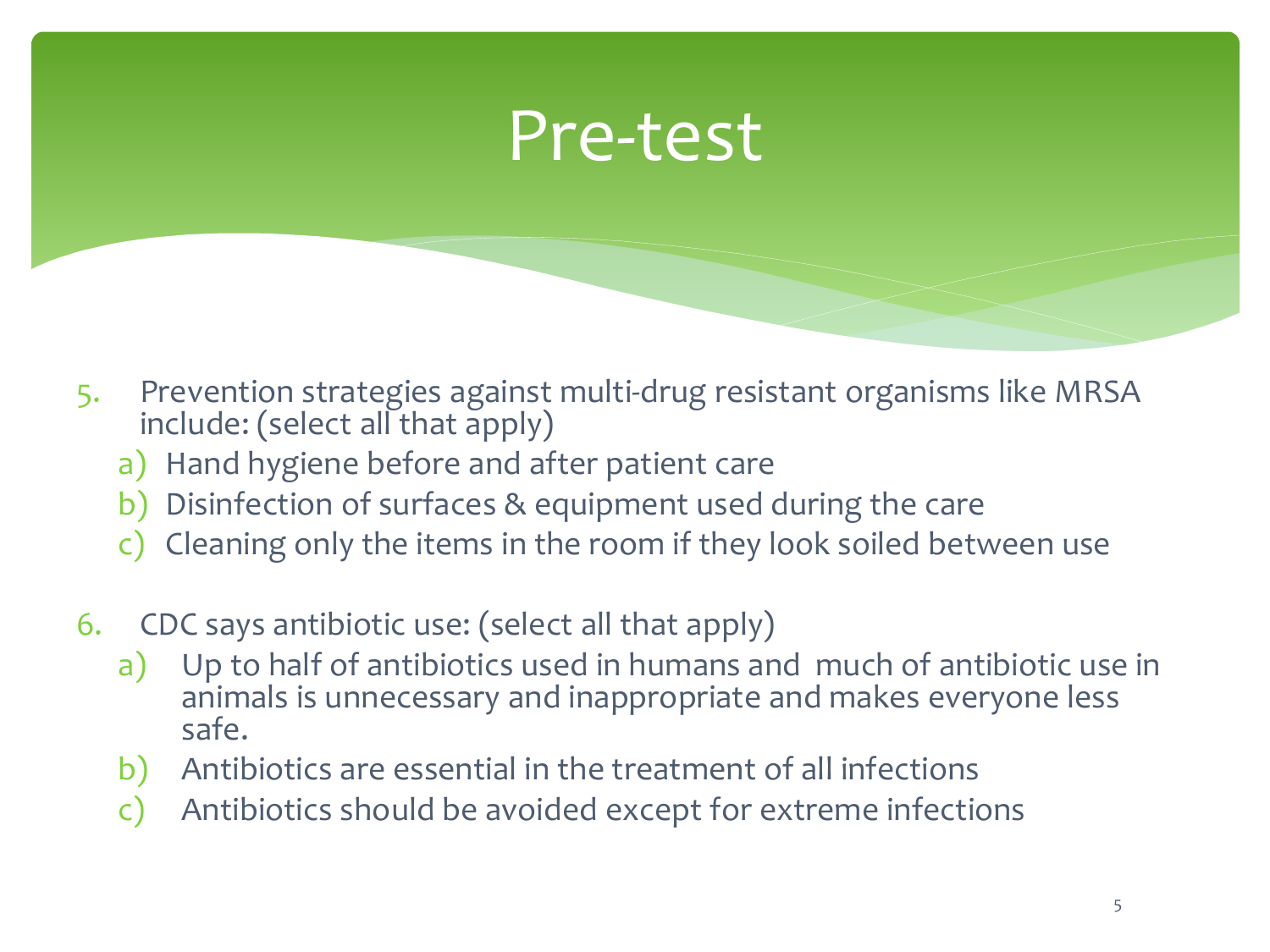## Introduction

❖The prevention of multidrug resistant infections in persons in the US is one of the top priorities of US healthcare agencies.

❖Availability of effective antibiotics to treat some of these organisms is becoming close to zero.

❖Contact sports can be a risk environment for acquiring antibiotic resistant infections like MRSA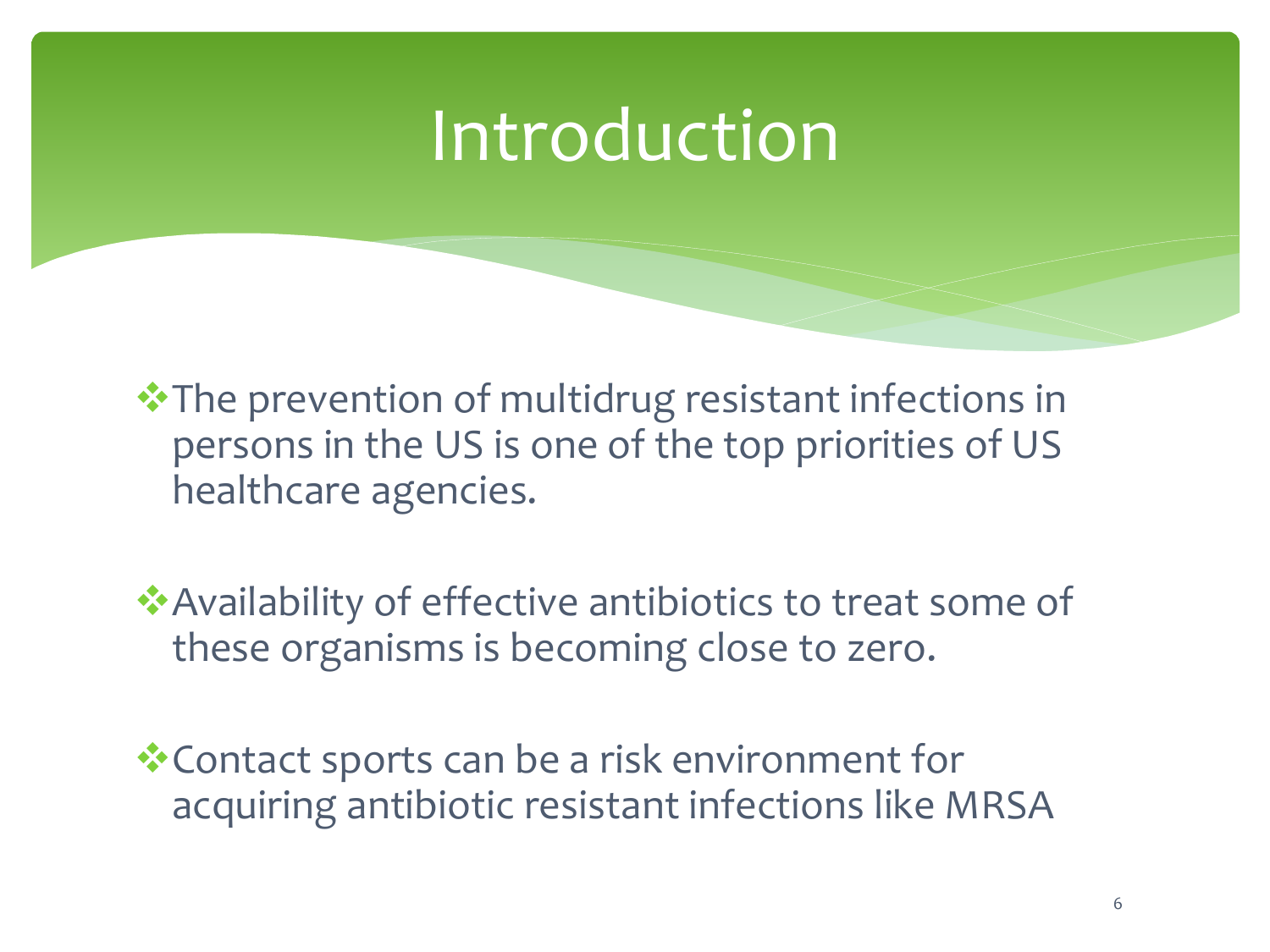## What are common skin infections?

- ❖ MRSA (*Methicillin resistant Staphylococcus aureus*)
	- o Infections with this bacteria can be difficult to treat due to resistance to many commonly used antibiotics.
- ❖ Pink Eye (*conjunctivitis*)
	- o Eye infections or irritations can be caused by bacteria, viruses or allergens.
- ❖ Scabies (*Sarcoptes scabieivar hominis)*
	- $\circ$  Skin infection caused by an itch mite. Transmitted by direct contact with an infected area and appears as a rash. Scabies is one of the three most common skin disorders in children, along with [ringworm](https://en.wikipedia.org/wiki/Tinea) and [bacterial skin infections.](https://en.wikipedia.org/wiki/Pyoderma)
- ❖ Chickenpox (*Varicella zoster)* & Shingles (*Herpes zoster)*
	- $\circ$  Two infections caused by the same virus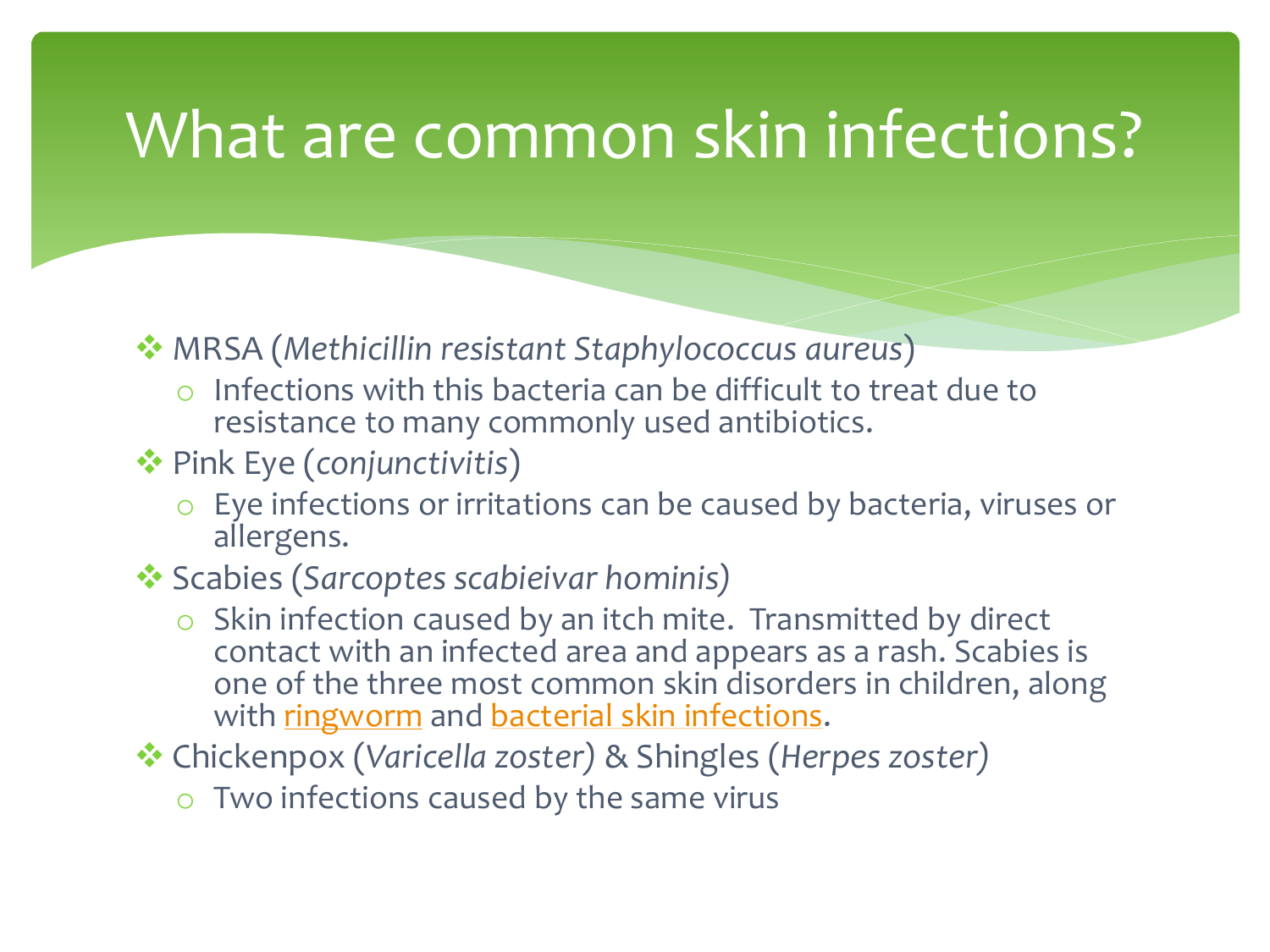## What is MRSA?



- ❖ Methillin Resistant Staphylococcus Aureus (MRSA) is:
	- o A gram positive bacteria
	- $\circ$  It is frequently found in the nose, respiratory tract, and on skin.
- ❖ Although S. aureus is not always pathogenic, it can be a common source of skin infections such as abscesses and respiratory infections.
- ❖ MRSA has become resistant to most of the antibiotics used to treat the bacteria. This situation often occurs as a result of general overuse of antibiotics which results in the development of more antibiotic resistance.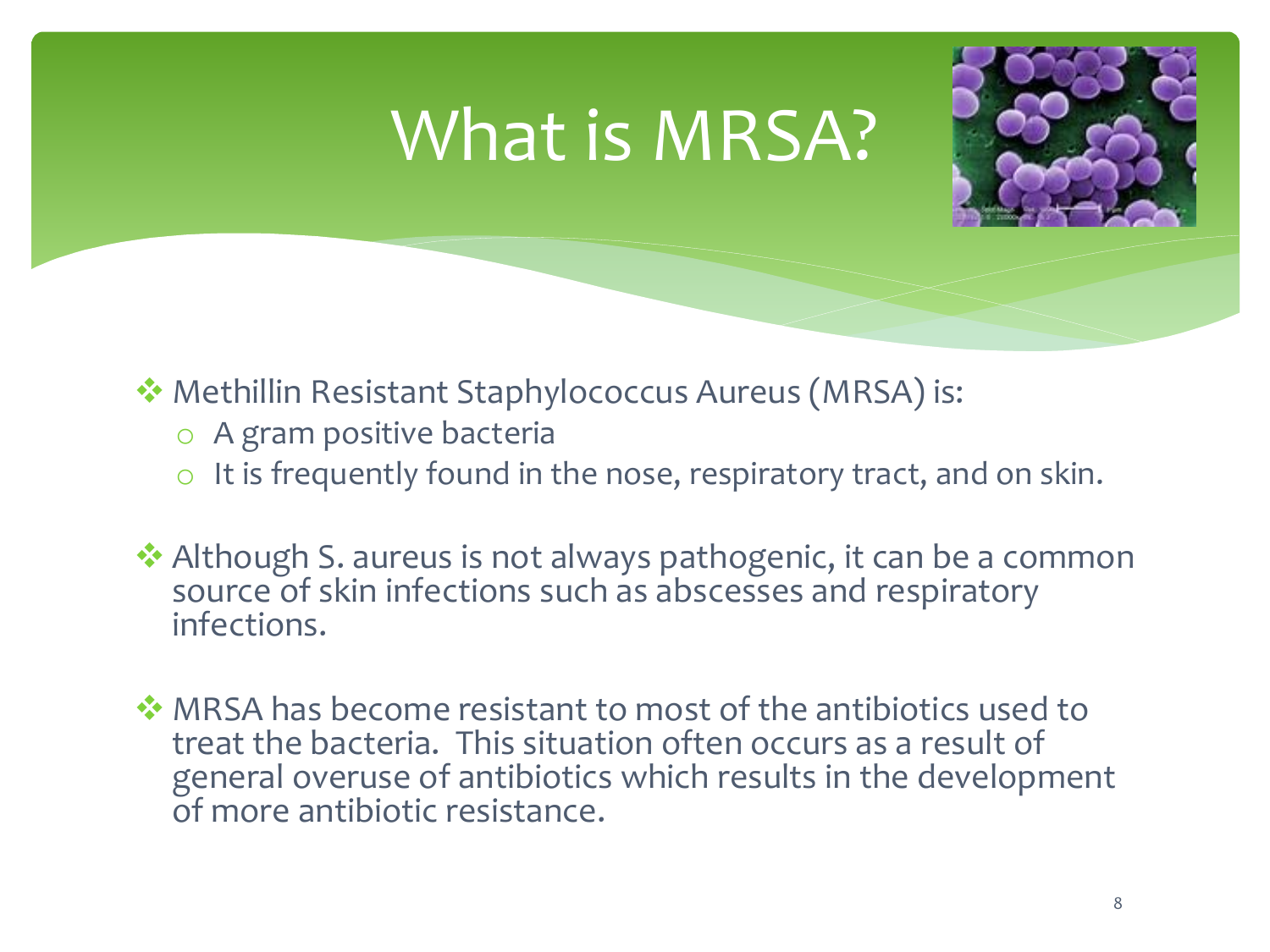# What are MRSA symptoms?

❖Often MRSA infections starts out looking like a spider bite.

### • The area looks like a bump that can be:

- o Red
- o Swollen
- o Painful
- o Warm to the touch
- o Full of pus or drainage
- o Accompanied by a fever

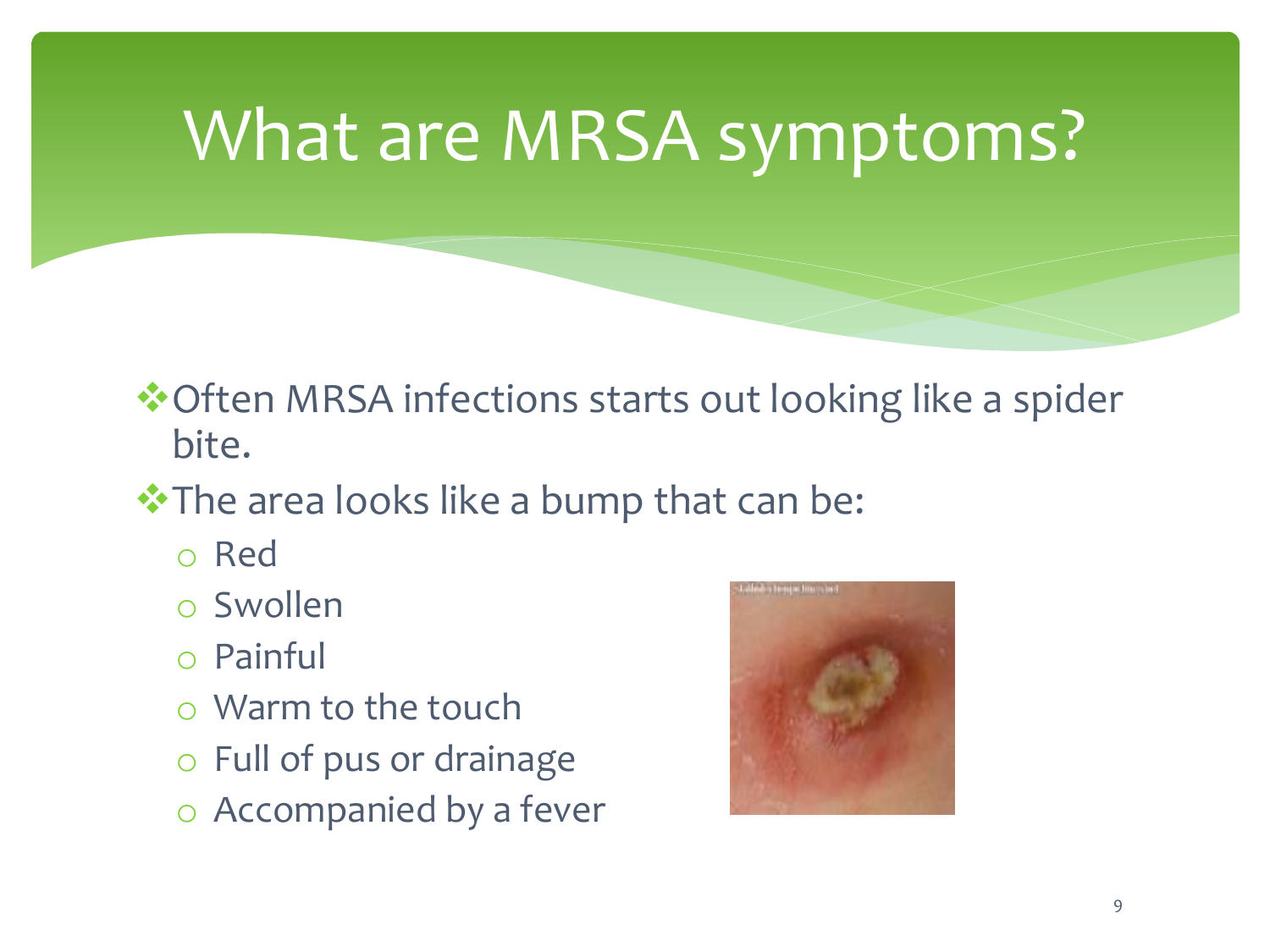

## Where is MRSA?

- ❖Today, MRSA is seen in both hospitals and long term care facilities as well as in non-healthcare environments including:
	- o Contact sports
	- o Exercise facilities.
- ❖Additional caution should be exercised when caring for patients with skin lesions and those who may have a skin lesion related to contact sports or from contact with exercise equipment.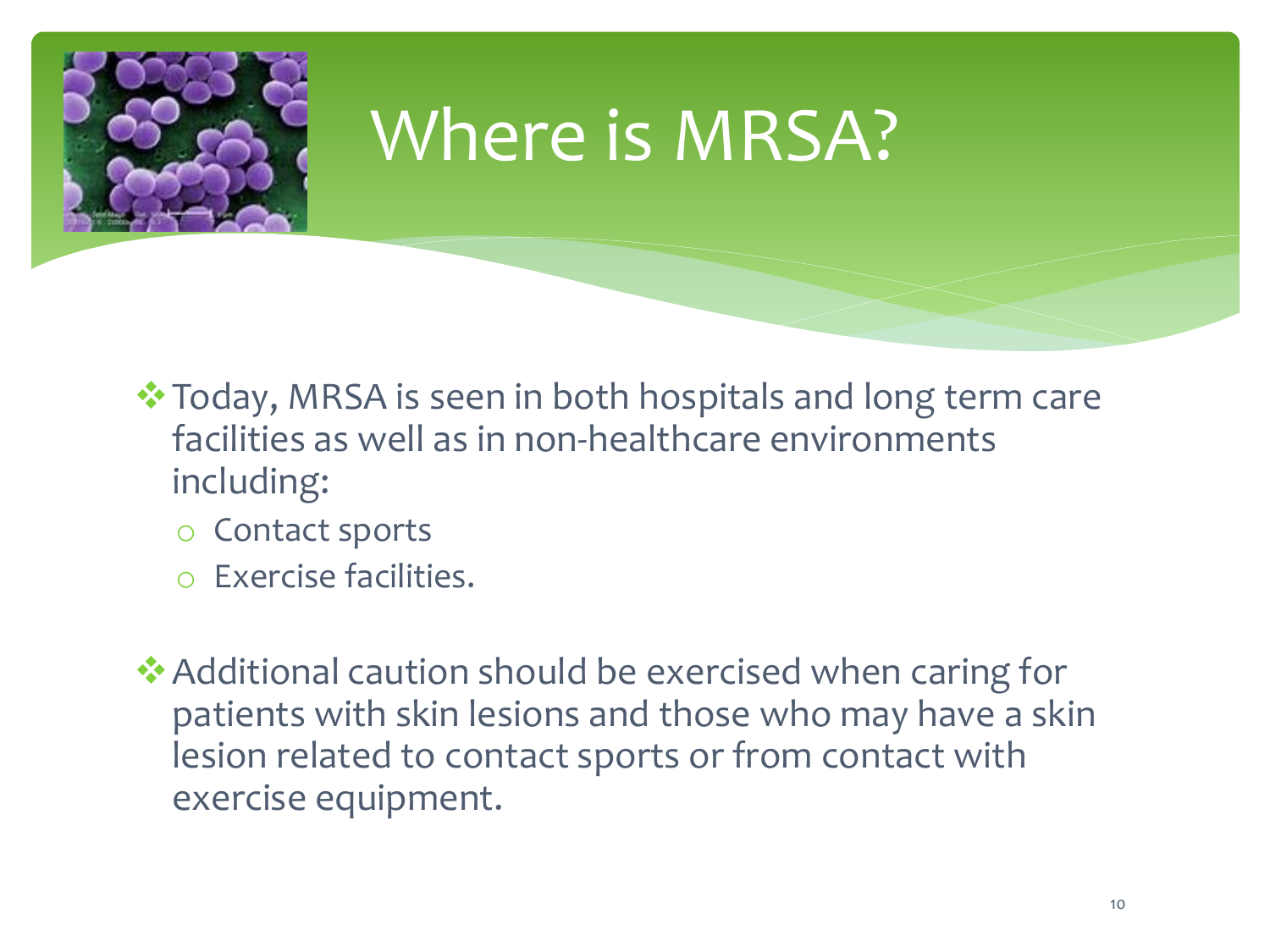# MRSA in a Chiropractic Clinic?

- ❖ Patient athletes may have MRSA related signs and symptoms o Be prepared to speak about potential MRSA risks
- ❖ Reminder to always practice "standard precautions" regardless of MRSA risk:
	- $\circ$  Hand Hygiene Perform before and after all patient care interactions
	- o Use gloves When there is a risk of contact with body fluids and while using disinfectants.
	- o Disinfect equipment Anything used during treatment including treatment tables, counters, and other cleanable surfaces in the room.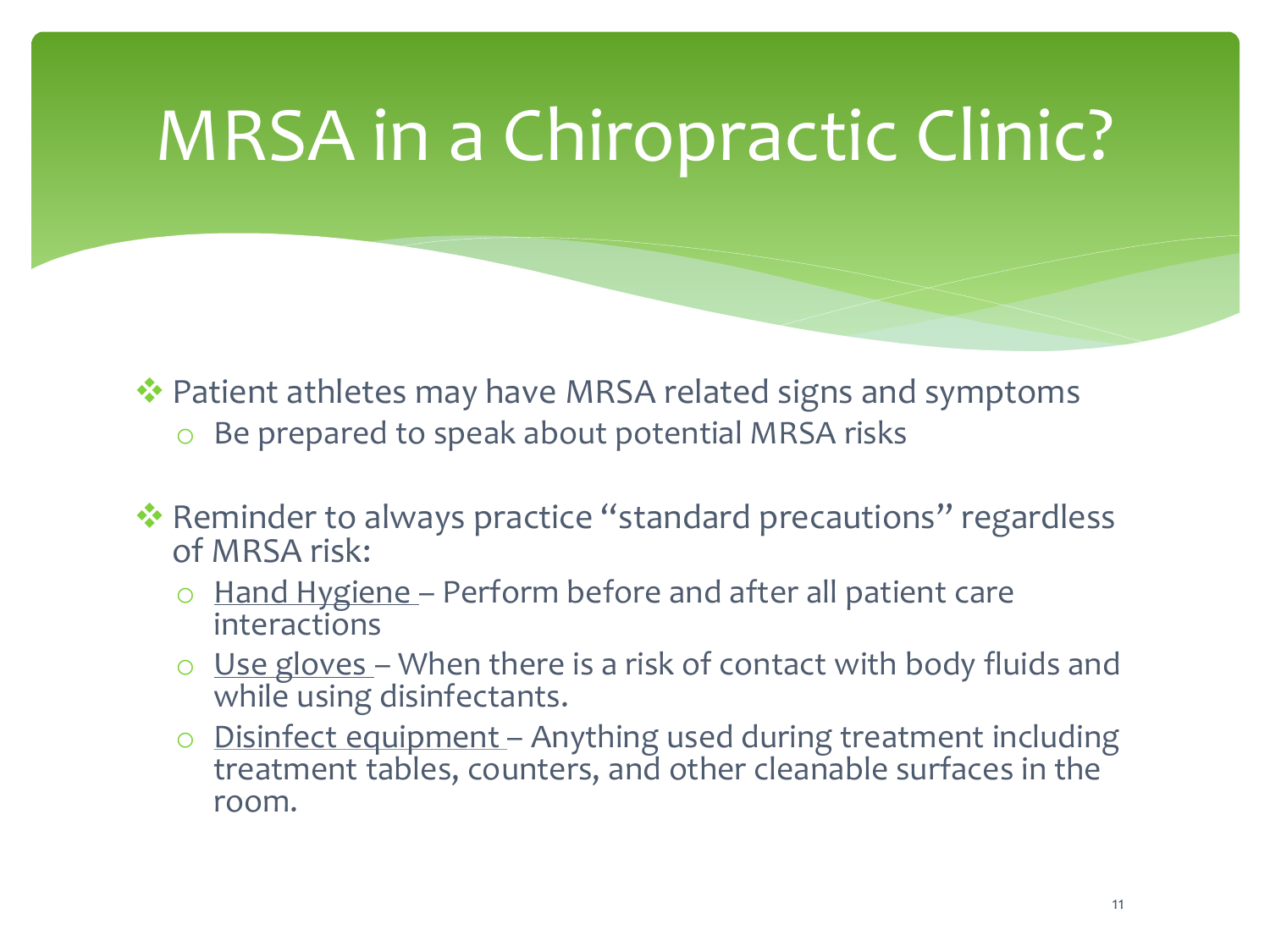# What is Pink Eye or Conjunctivitis?



❖Presentation and Transmission:

- o The eye and surrounding mucous membrane is inflamed which makes blood vessels more visible & gives the eye a pink/red color.
- o This infection is usually seen in children but can also occur in adolescents and adults.
- o It is transmitted from hands that have touched the infected eye or eye drainage, from eye glasses, from makeup or items that the infected person's hands touch after touching the eye/drainage & not performing hand hygiene.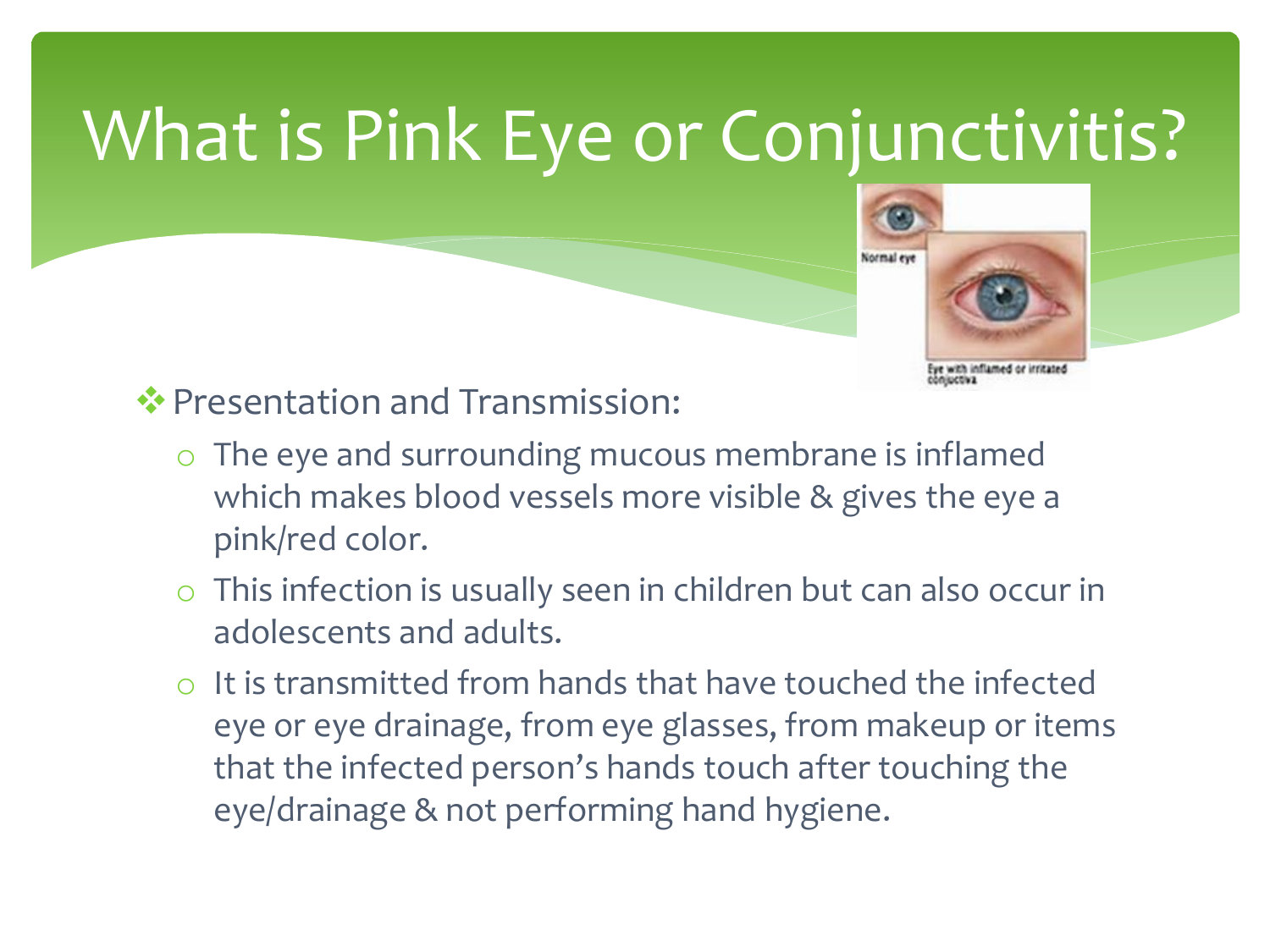# Pink Eye Control in a Healthcare Setting

❖Avoid touching your eyes, perform hand hygiene before & after touching the eye.

❖Disinfect work & patient care surfaces between patients in healthcare settings.

**• Restrict patient contact until drainage ceases**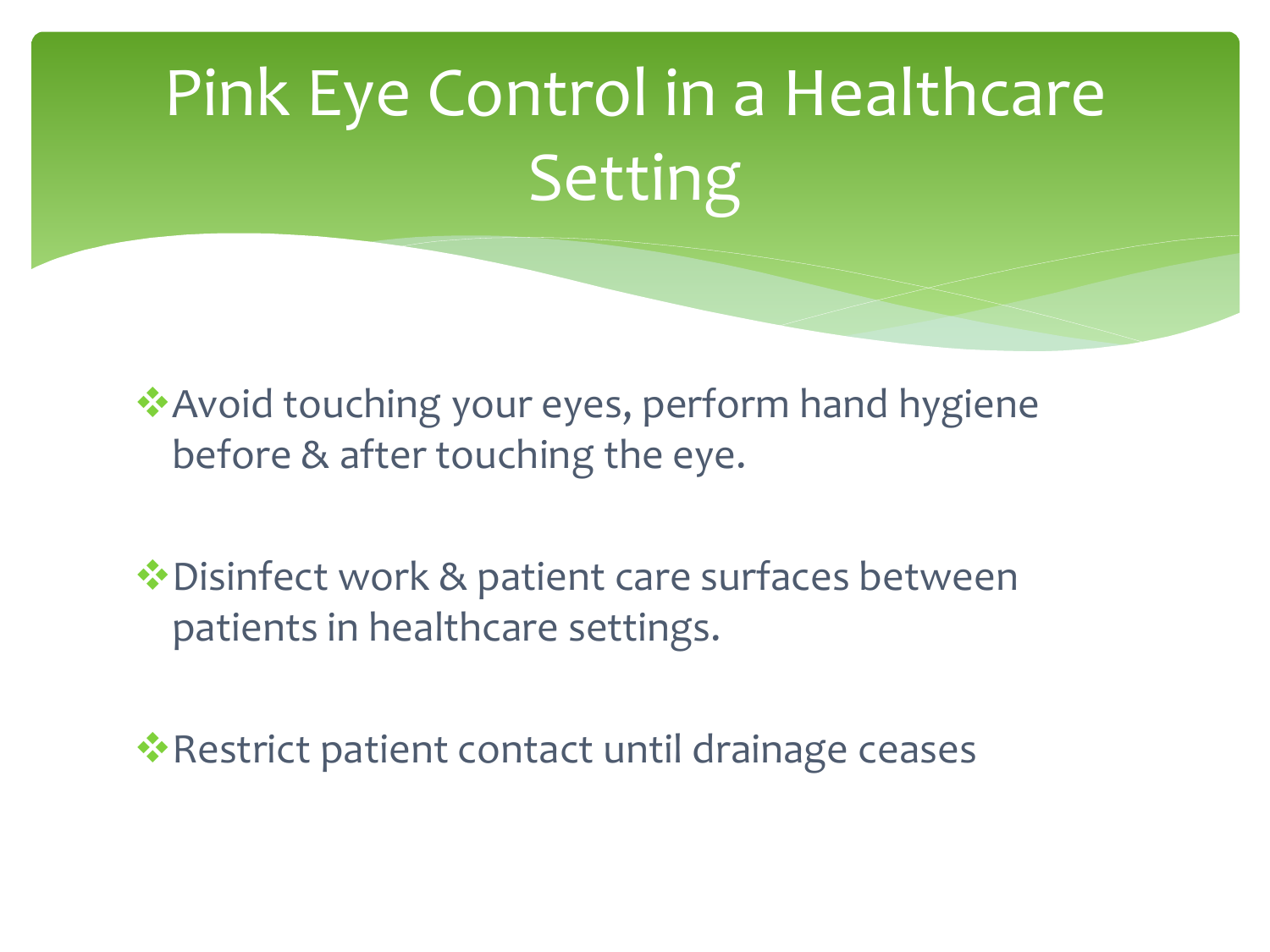## What is Scabies?

- ❖ Scabies is an infection of the skin by the human itch mite. The microscopic mite burrows into the upper layer of skin where it lays eggs.
- ❖ The scabies mite usually is spread by direct, prolonged, skin-to-skin contact with a person having scabies. The most common symptoms of scabies are intense itching and a pimple-like skin rash.
- ❖ In persons who have not had scabies previously, the incubation period is 4-6 weeks after exposure. In persons who have had scabies before, it can be 1-4 days.
- $\cdot$  The communicable time period for scabies is from the day the individual has scabies mites on them until they have been removed/destroyed and the environment, clothing, & bedding have been hot water washed or treated.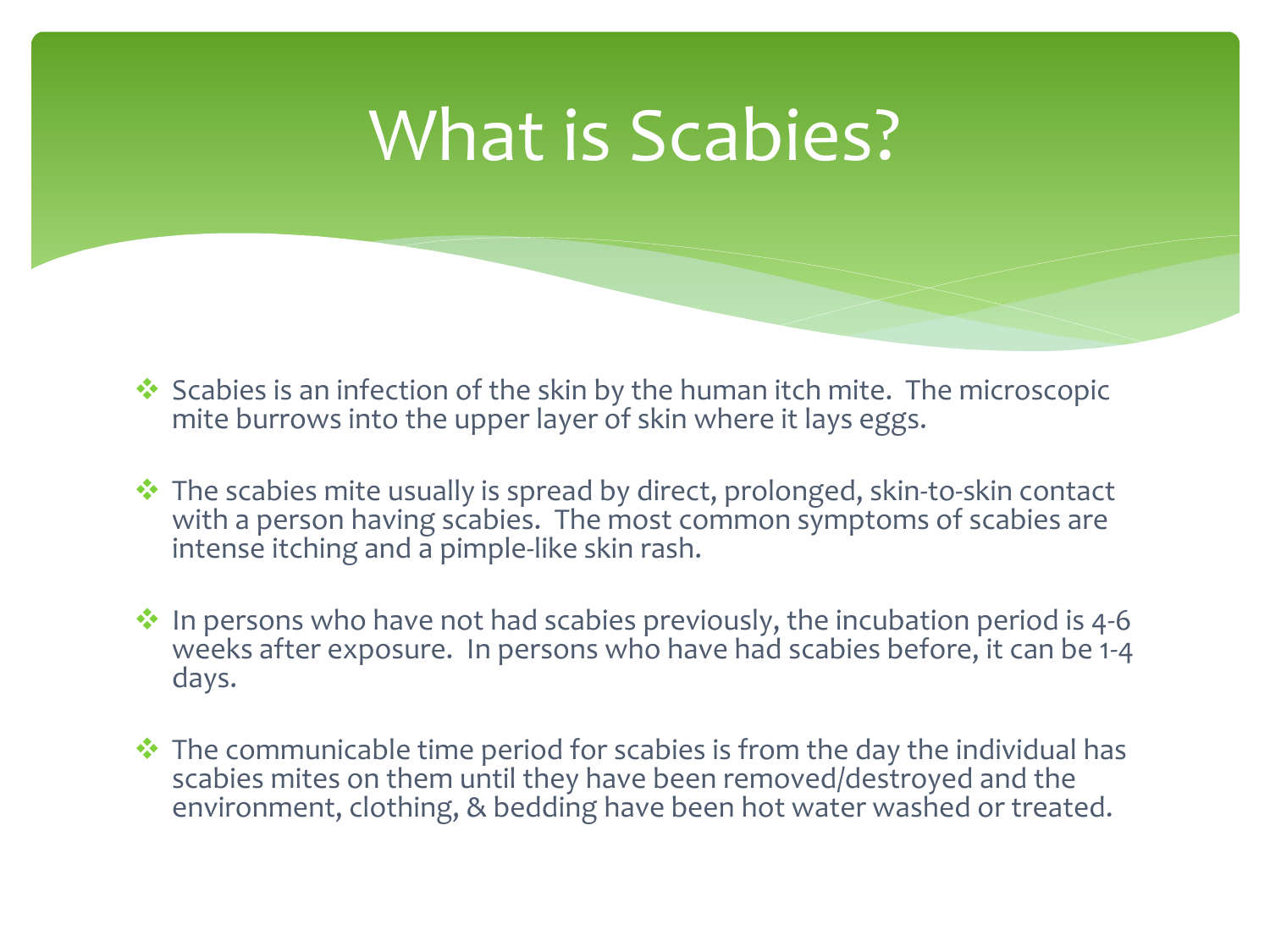# Scabies Infection Control in a Healthcare Setting

- ❖ Clothing worn during and prior to treatment need laundry in hot water or to be dry cleaned. This includes linens. Items that cannot be laundered or dry cleaned can be sealed in a bag away from human contact for 3 days.
- ❖ Disinfect patient contact surfaces between patients including pillow cases & table paper/ sheets.
- ❖ Defer treatment if scabies suspected, when possible. If not possible, put on disposable gown & gloves for patient contact and discard these items in a trash bag carefully before leaving the treatment room. Tie the trash bag shut and discard with regular waste after 3 days.
- ❖ 10 minutes of skin contact can be an exposure. Scabies is very contagious. Consider restricting patient care until cleared by medical evaluation.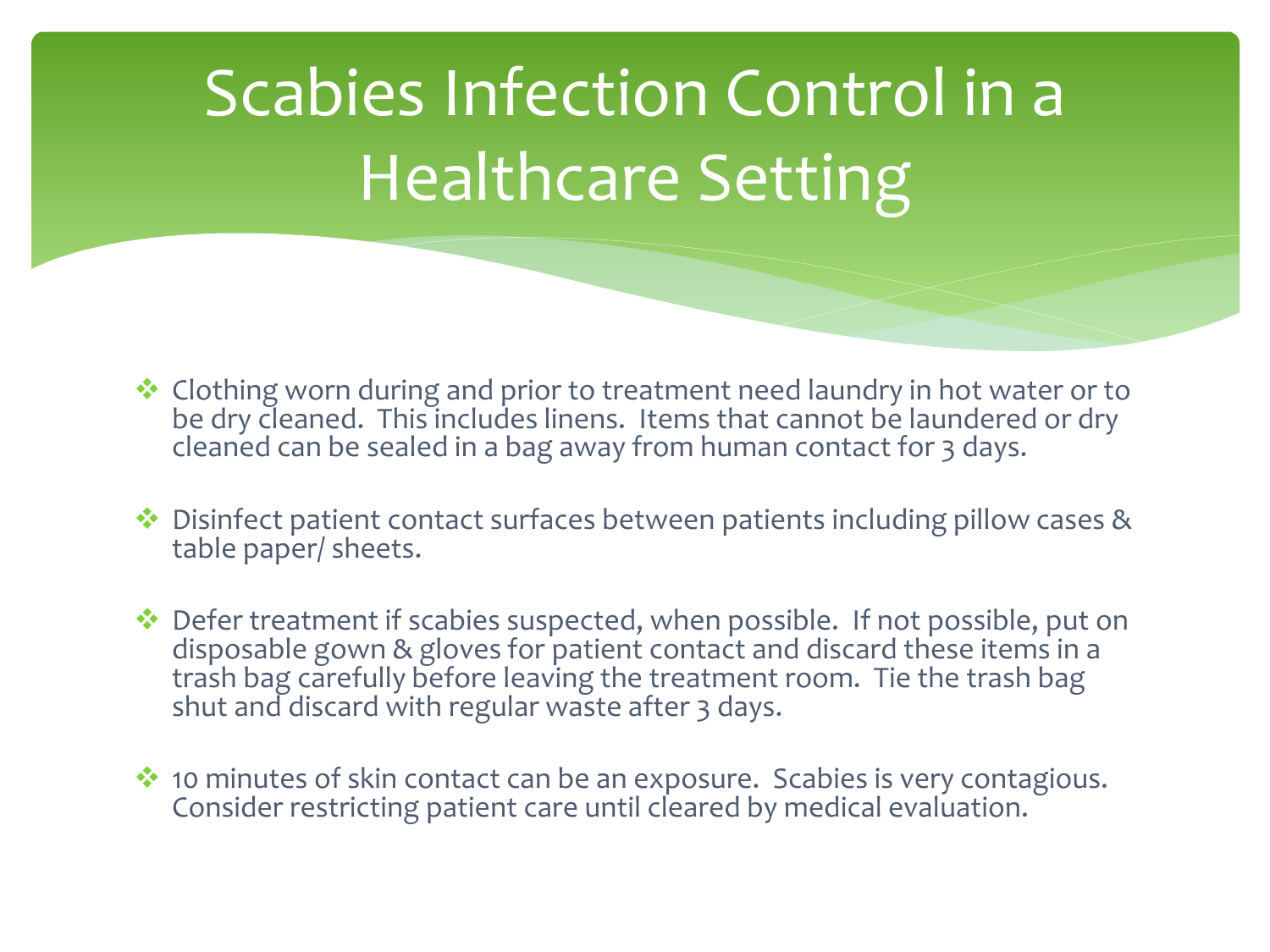## What is Chickenpox?

- ❖The symptoms of chickenpox are fever, headache, feeling tired and an itchy rash of blisters.
	- o The blisters appear over most of the body.
	- o Chickenpox is spread via air when an infected person coughs, sneezes, or by touching the blisters.
- ❖The chickenpox incubation period is 10-21 days after exposure to someone with the infection.
- ❖Chickenpox is infectious from 1-2 days before the blisters appear & until all the blisters have scabs.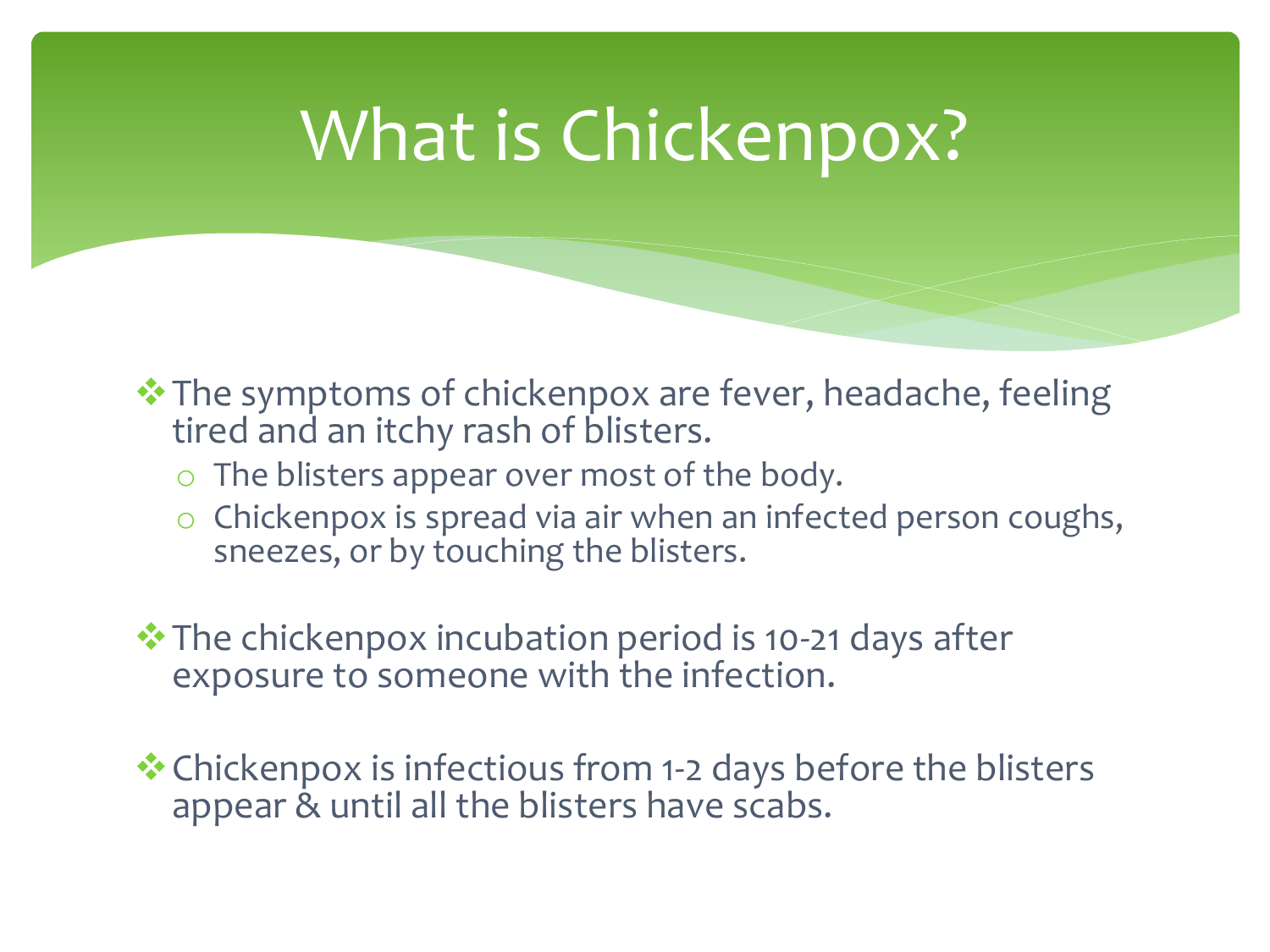# What is Shingles?

- ❖ Shingles is the recurrent form of Chickenpox. The virus lies dormant in the body until stress or other situations it can reactivate.
- ❖ Shingles is only infectious to people who have not had Chickenpox and then it is expressed as Chickenpox.
- ❖ Shingles (herpes zoster) is primarily transmitted by contact with the drainage. When the blisters become crusted and dry they are not considered infectious.
- ❖ The Shingles rash blisters that then scabs over in 1-2 weeks and clears up in 2-4 weeks. The rash/blisters usually appear on one side of the body and/or on one side of the face.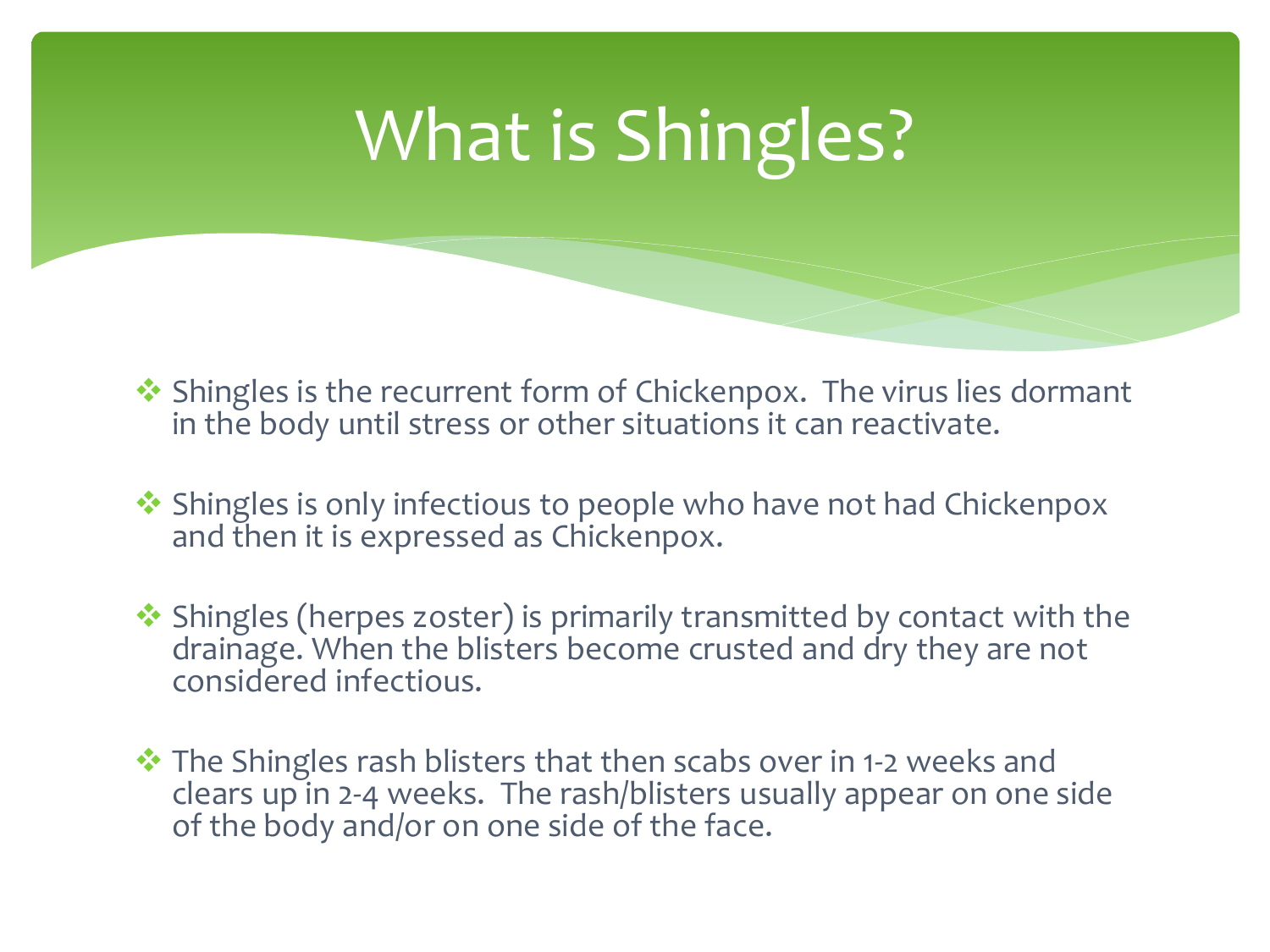# Skin Infection Control Strategies in Health Care

- ❖Though some organisms are difficult to destroy in a person with the infection, they may be effectively killed or inactivated by most of the healthcare infection control strategies.
	- o Disinfect patient care surfaces between patients.
	- o Use gloves while cleaning equipment.
	- o Perform hand hygiene before and after caring for patients and disinfecting the environment.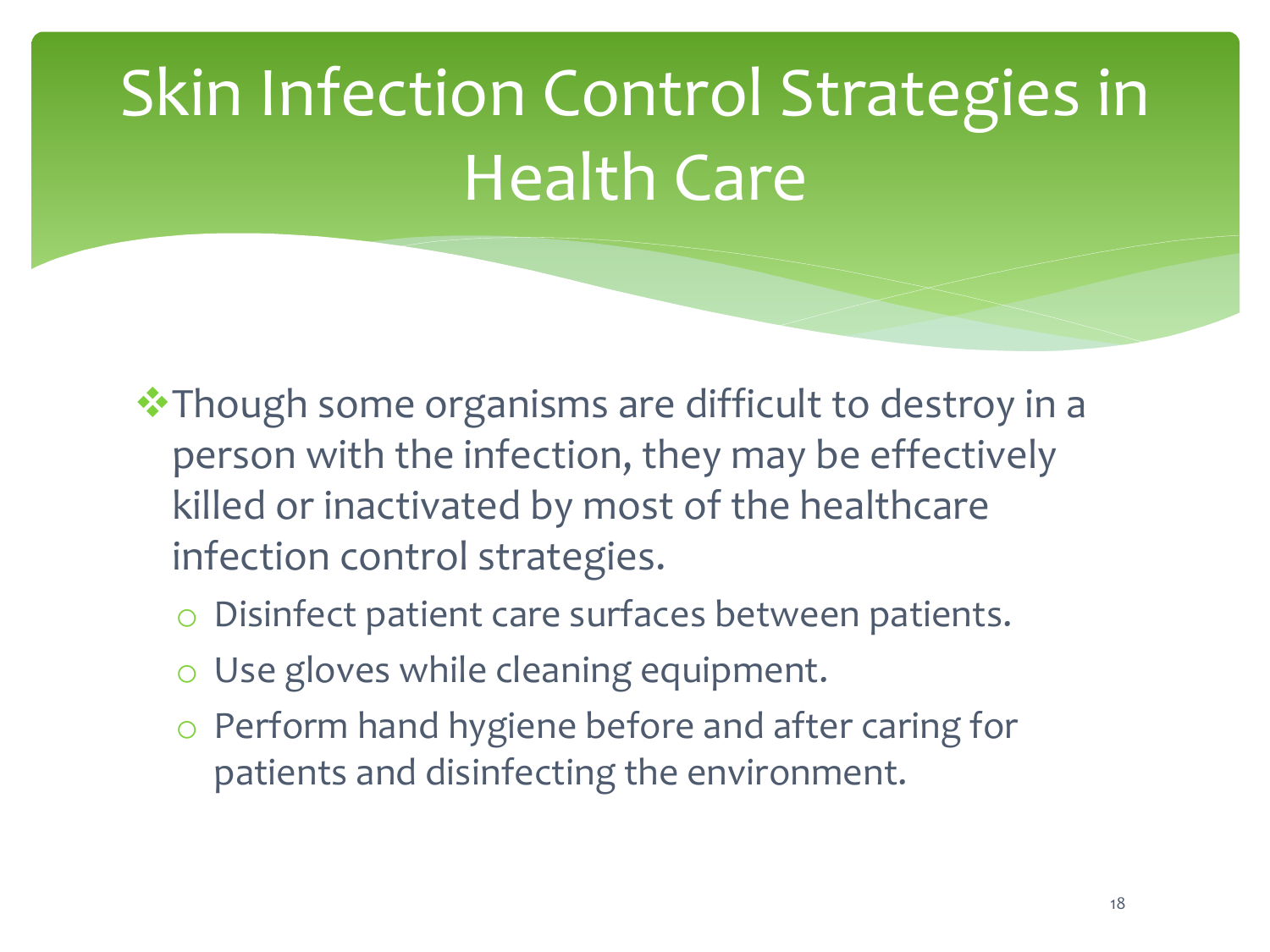### Use EPA approved disinfectants and look for the MRSA effectiveness claim on the label

### **Oxivir® Tb Wipes**

Ready-to-use disinfectant cleaner based on proprietary hydrogen peroxide (AHP®) technology to deliver fast, effective cleaning performance. Disinfects in 60 seconds. Virucide, bactericide, tuberculocide, fungicide and non-food contact sanitizer. Kills MRSA and Norovirus. Meets bloodborne pathogen standards for decontaminating blood and body fluids. Colorless with a characteristic scent.

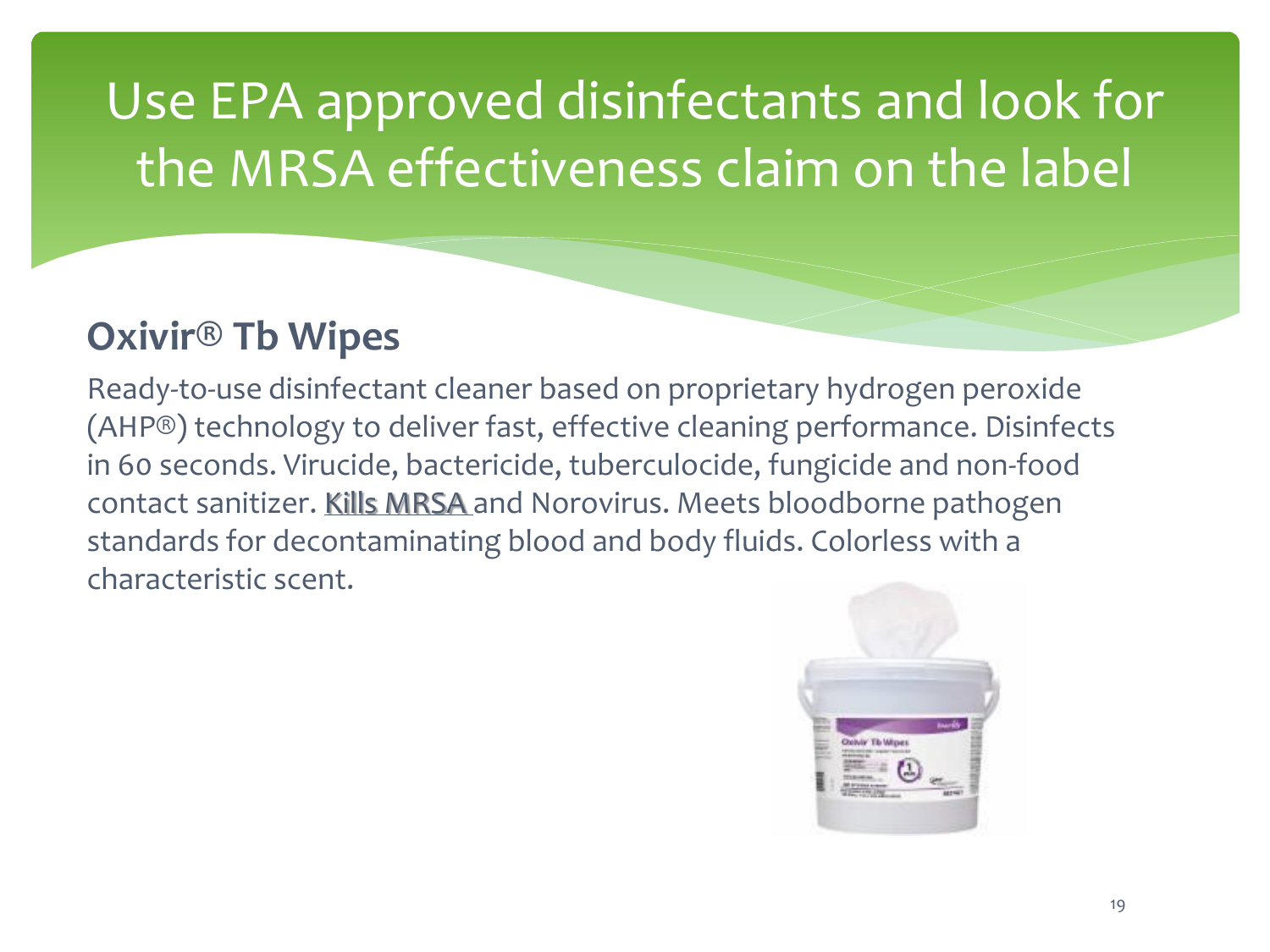### Post-test

#### 1. True or False

Some risk factors for MRSA infection are:

- o Contact with body fluids from others
- o Drainage and/or open sore that have MRSA present.

#### 2. True or False

MRSA may be found on shared sports equipment, machine surfaces as well as treatment tables.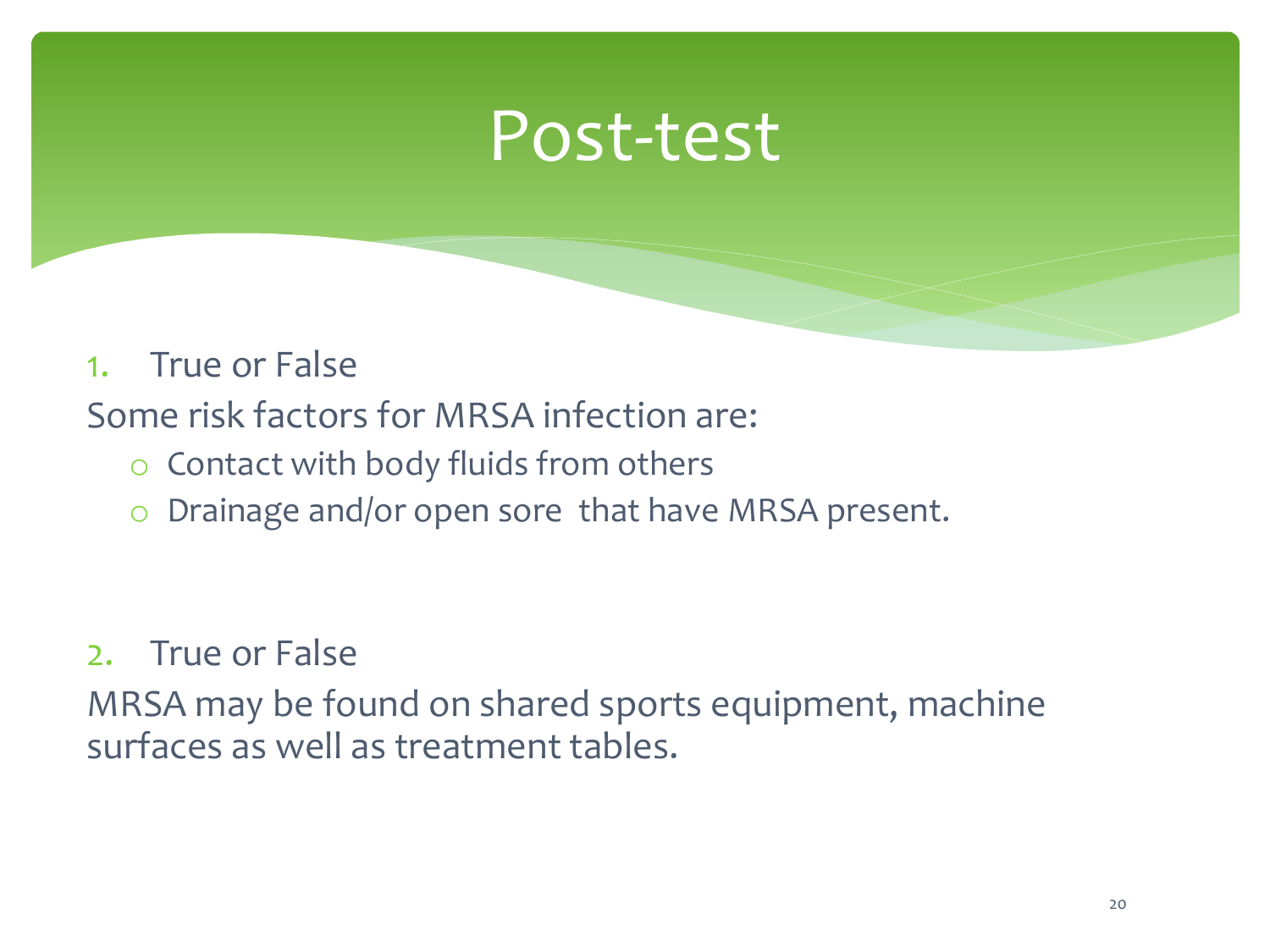### Post-test

### 3. True or False

Athletes who have visible open sores or drainage from a sore that can not be easily contained by a bandage should be restricted from training and contact sports participation until areas are healing and drainage can be controlled.

#### 4. True or False

EPA approved disinfectants used according to manufacturer recommendations are effective against MRSA.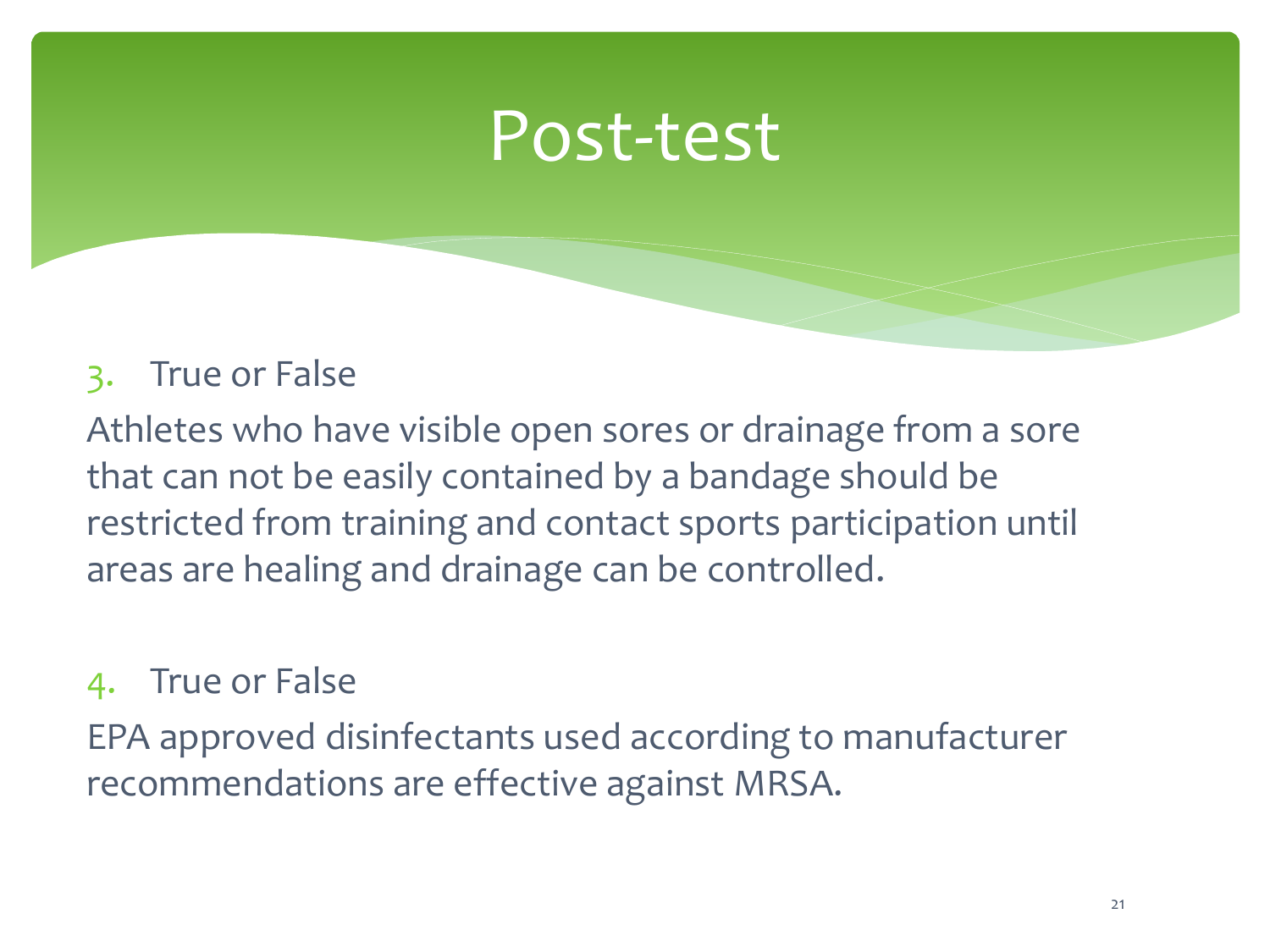## Post-test

- 5. Prevention strategies against multi-drug resistant organisms like MRSA include: (select all that apply)
	- a) Hand hygiene before and after patient care
	- b) Disinfection of surfaces & equipment used during the care
	- c) Cleaning only the items in the room if they look soiled between use
- 6. CDC says antibiotic use: (select all that apply)
	- a) Up to half of antibiotics used in humans and much of antibiotic use in animals is unnecessary and inappropriate and makes everyone less safe.
	- b) Antibiotics are essential in the treatment of all infections
	- c) Antibiotics should be avoided except for extreme infections